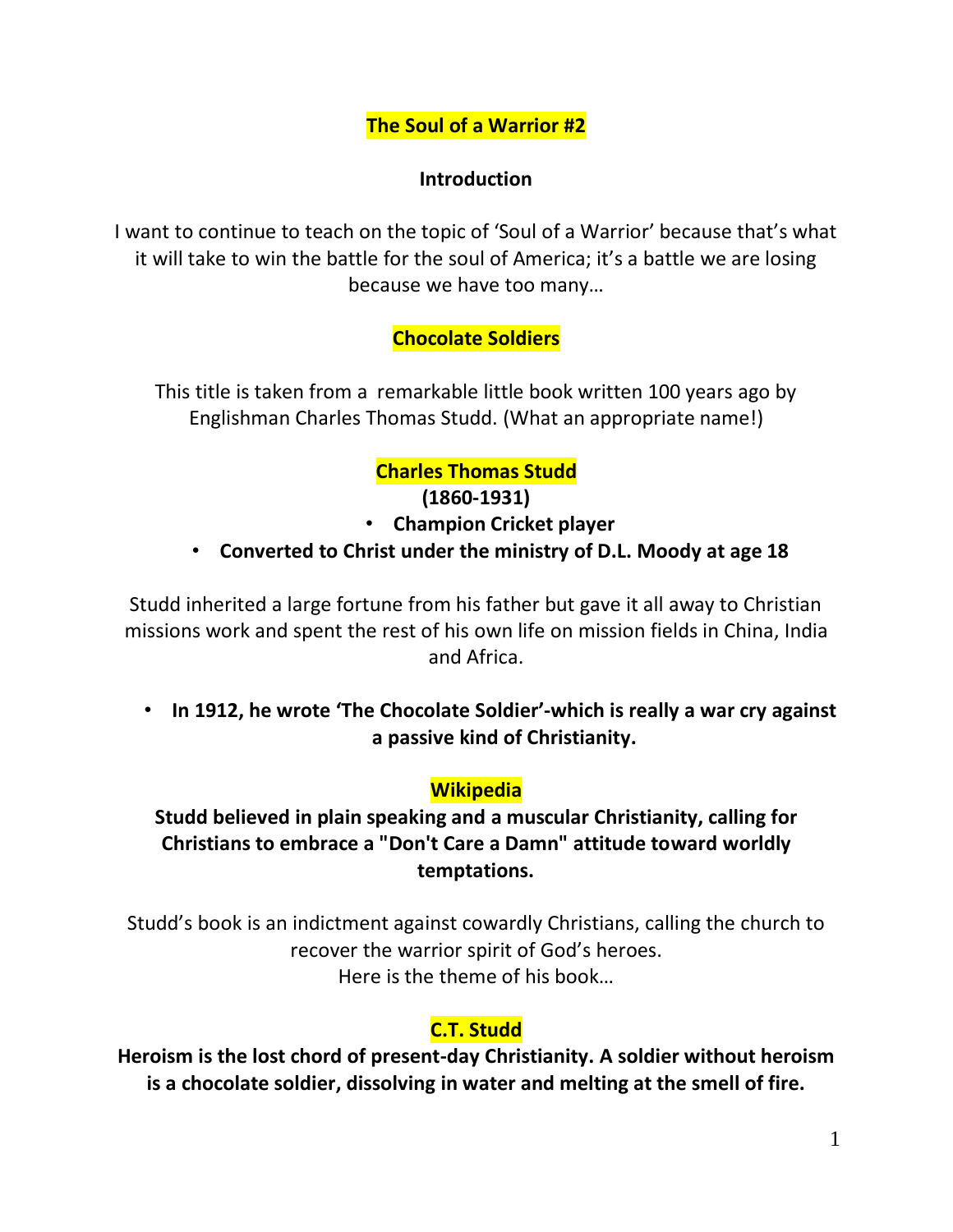History is repeating itself. Once again the Christian banner is trodden under foot and the chocolate soldiers have fled from the battlefield. And here is the problem:

#### **Theme**

## **The Christian church in America has been feminized to the point where we have forgotten how to fight.**

#### **2 Goals Tonight**

First, I want to show how there has been a feminization of the Church. Second, I want to show how this feminization has opened the door for the rise of homosexuality and the militant Gay Movement in America.

#### **Eric Metaxas**

**Something began to happen back in the 1960's where we ceased teaching the things we once knew and took for granted. And so, for some time now, we have ceased to raise manly men.** 

The battle for America has a few Christian champions fighting the good fight of faith. But far too many would-be-warriors are still focused on self. Testimony: I know many very spiritual men who aren't even in the battle! They spend all their time on spiritual introspection.

# **C.T. Studd**

**It's good to have a great heart-searching. It's better to make a heart-resolve. But if we squat among the sheep, leaving our hard-pressed brethren to tackle the wolves by themselves, we are but Chocolate Christians.**

## **Thomas Paine**

**Thomas Paine referred to the cowardly colonists who refused to fight for their country as 'summer soldiers' and 'sunshine patriots'.**

We are in a battle for the soul of America. Barbarians are at the gates. But God is raising up an army with the soul of a warrior. Will the real men of God stand up?

The soul of the warrior won the war for America's freedoms. Where is it today?

## **Dutch Sheets**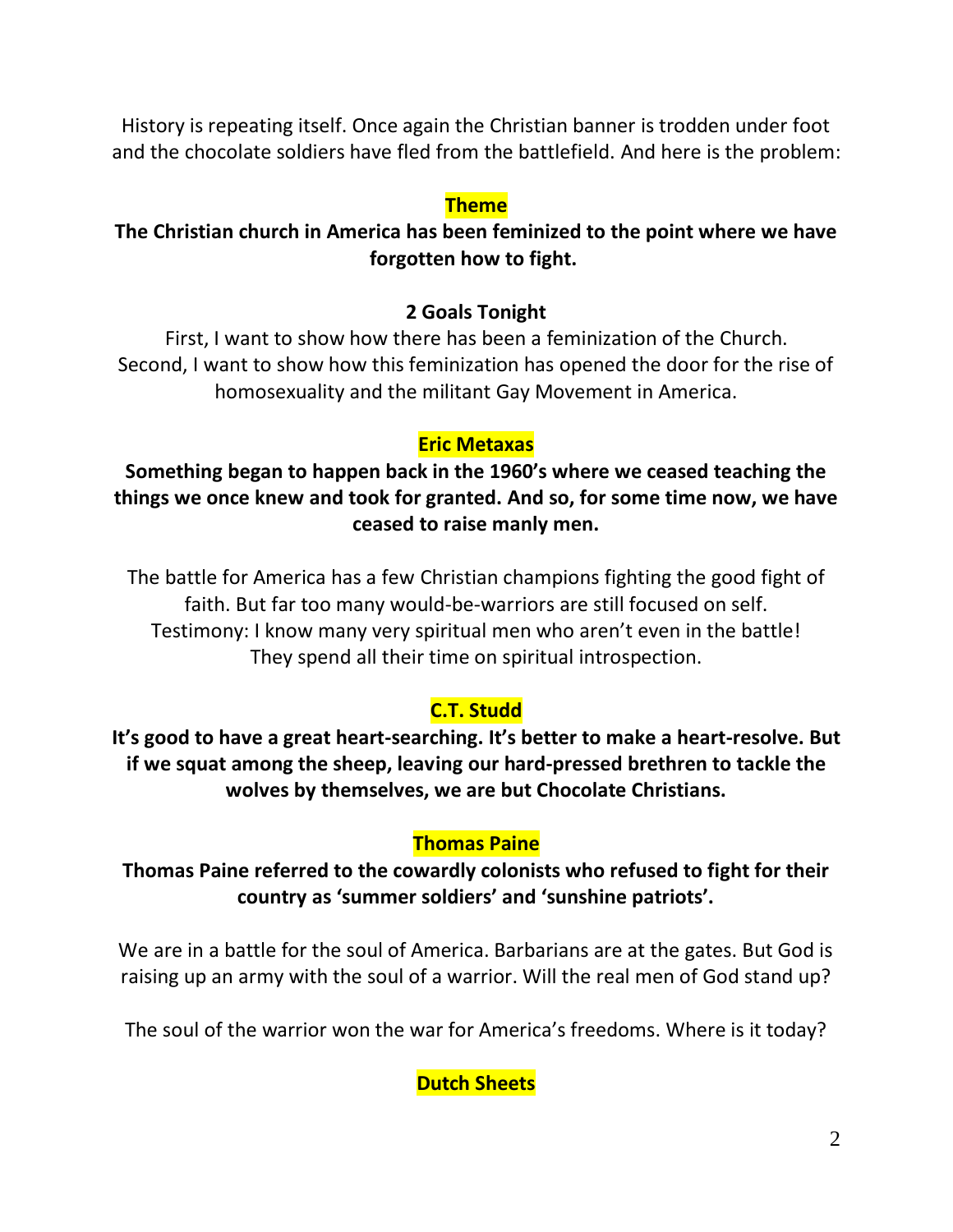**The warrior spirit was essential in order to win America's freedom. This kind of warrior-heart is also necessary spiritually. Though we are called to love and pursue peace with all men, we believers are also called to wage spiritual warfare.**

I know the devil will work to make this message be understood. 'He's a male chauvinist'. 'He is ignoring the importance of women'. 'He is a fanatic'. Now that is a label I will wear!

# **C.T. Studd**

#### **God's real people have always been called fanatics. But fanatics among Christians today are as rare as the dodo bird.**

The great warrior David was willing to look like a fool dancing before the Lord. Yet today, the same men who go crazy at a football game won't even lift their hands to the Lord in a worship service.

#### **I. The Feminization of Christianity**

## **C.S. Lewis**

**"We make men without chests and expect from them virtue and enterprise. We laugh at honor and are shocked to find traitors in our midst."**

## **A. There is an Attack on Biblical Manhood**

1. Tristan Emmanuel is a Canadian Christian activist who puts his finger on the problem.

## **Tristan Emmanuel**

**Canadian, Founder and President Equipping Christians for the Public Square On a cultural level, we all know that the idea of a "real man" has almost been beaten out of our social consciousness. Men are objects of scorn and vilification. Watch any TV commercial or sitcom and you'll witness a barrage of attacks, all designed to assault the dignity of real masculinity and the historic male role model as provider and protector.**

2. He also points out that the emasculation of the American male doesn't end in the pews; it extends to the pastors in our pulpits.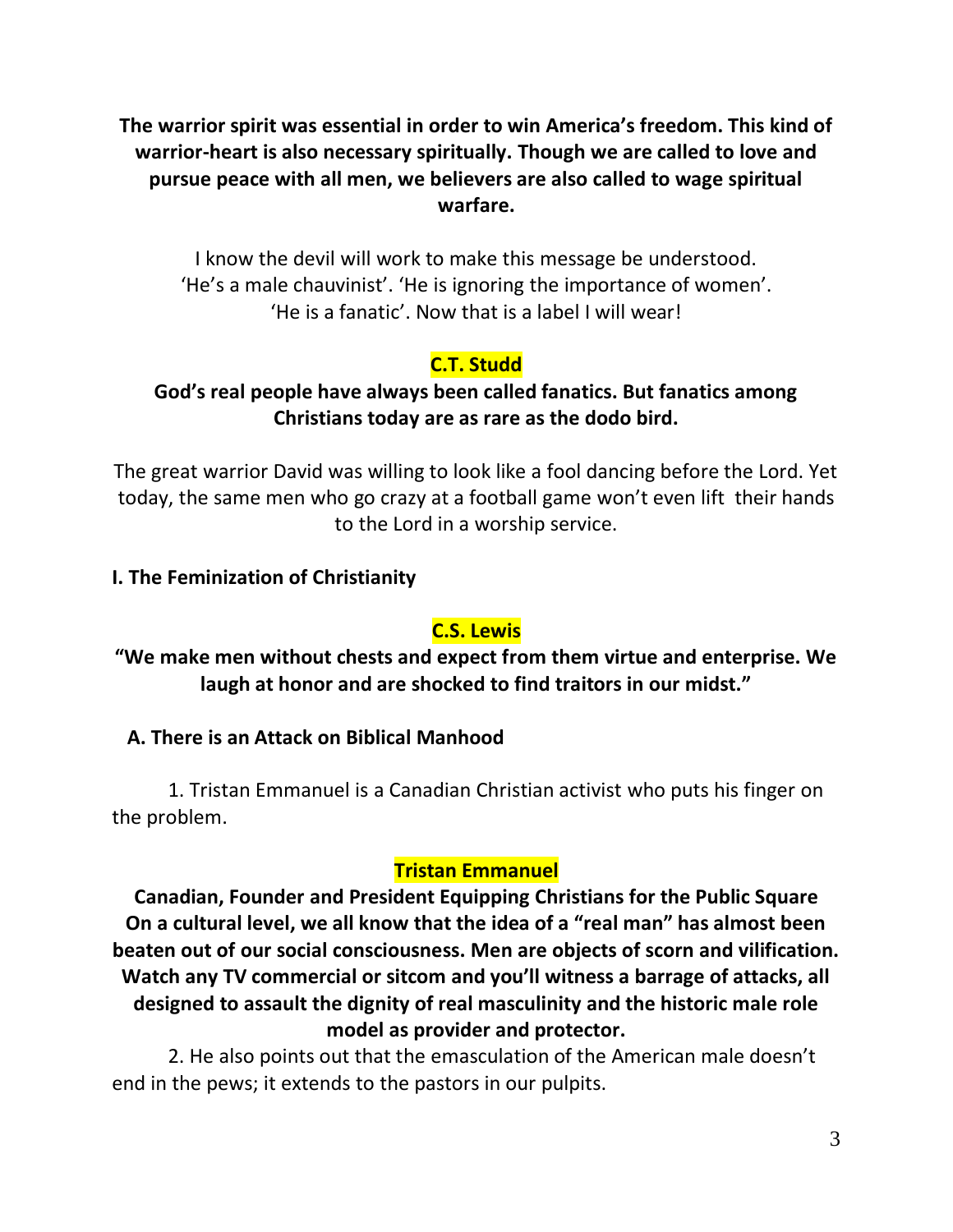## **Tristan Emmanuel**

**Many pastors have suppressed godly male assertiveness, opting instead to 'be nice'. They have abdicated their calling to 'speak the truth' in the interest of political correctness. And they have decided that manipulating people with emotional self-help books and anecdotal sermonizing is better for the bottom line than training and teaching the men in their congregations to be leaders and warriors for Christ. As a result, the evangelical church is suffering from a shortage of real men.**

3. Surveys show that women vastly outnumber men in most church congregations. So where are the men? One new book blames panty-waist pastors who fail to realize that God's real men don't resonate with messengers who minimize masculinity.

a. David Murrow's book is called "Why Men Hate to Go to Church". His bottom line…

#### **David Murrow, Why Men Hate Going to Church**

## **Men don't feel welcome in churches anymore because Christianity has been feminized.**

b. Murrow says men don't fight the feminization; they just drop out. Instead of fighting the feminization they just give in to it.

## **Jeremiah G. Dys**

**The feminist movement really hasn't changed a thing because, in the end, men have embraced their own feminization. Men have done this to themselves because they have become soft and lazy.**

4. Many men are like Adam in the Garden of Eden; he was silent and passive, willing to let his wife take the lead in the duel with the devil. Many men to this day are willing to do the same.

#### **Jeremiah G. Dys**

**Men have conceded our role in family, church and state. But we had no right to abdicate that responsibility. The solution is very simple: Men need to be men again. They need to take up their responsibility the way God intended them to behave. And the church needs to re-learn how to help them do that again.**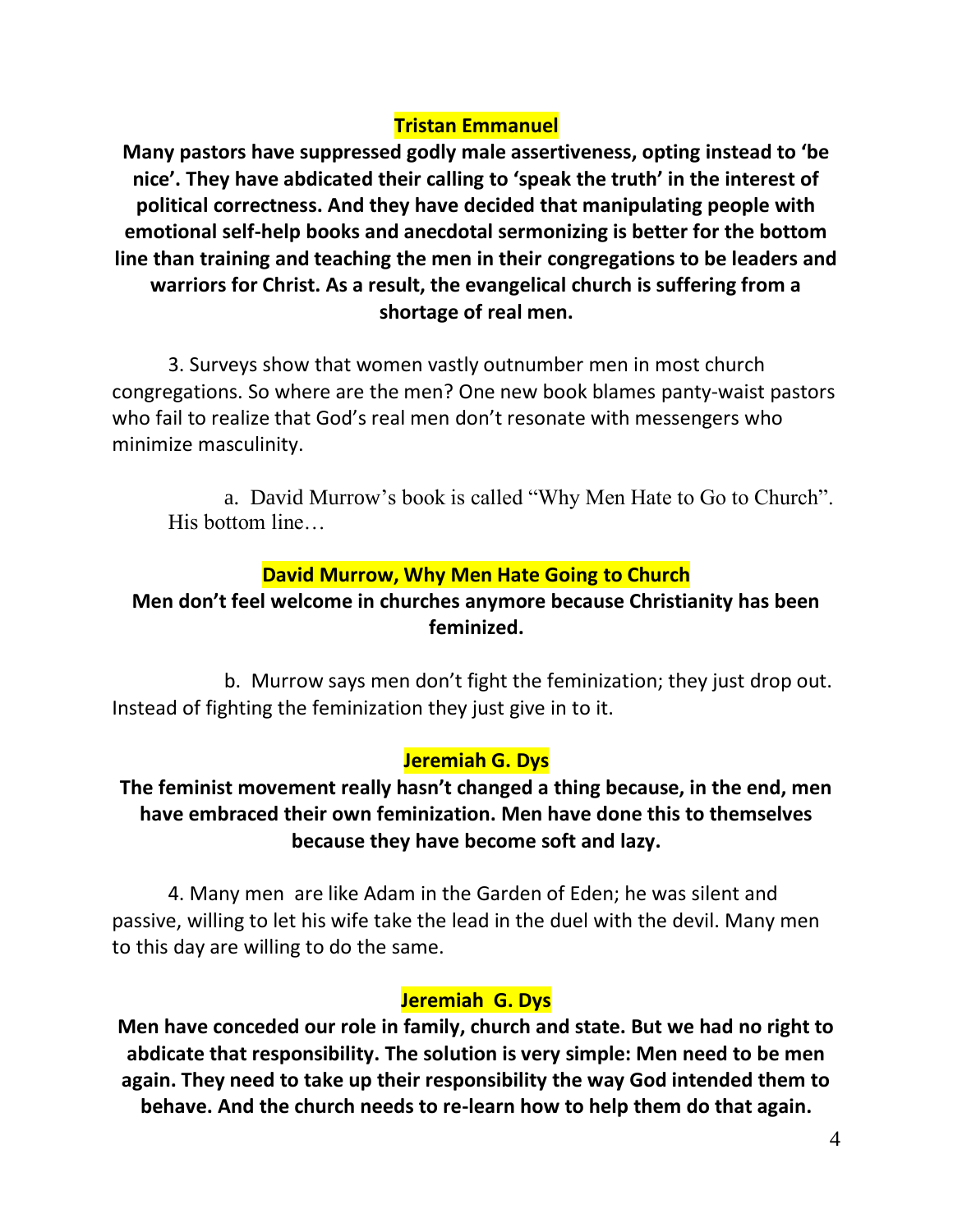5. How can that happen? The first thing we need to do is get back to preaching the biblical Jesus, who will always be our model for manhood. We have to reject what's been going on for decades in our churches…

#### **B. The Feminization of Jesus Christ**

1. Pastors in our modern American pulpits promote the 'Lamb of God', which is good, but totally ignore the 'Lion of Judah', which is cowardly.

a. The same One who tenderly forgave the harlot made a whip of cords and drove the money-changers out of the Temple.

b. The same one who blessed Simon Peter and spoke tenderly to the harlot also called the Scribes hypocrites and called the Pharisees a brood of vipers.

2. Dorothy Sayers, a friend of the great C.S. Lewis pointed out the problem many years ago.

#### **Dorothy Sayers**

**Our later generations have muffled up the shattering personality of Jesus. We have efficiently clipped the claws of the Lion of Judah, certified Him as 'meek and mild', and recommended Him as a household pet for pale pastors and pious old ladies."**

a. The real Jesus was a man's man!

## **Dorothy Sayers**

# **The same gentle Jesus, meek and mild, was so straightforward and so inflammatory in His language that He was thrown out of church, stoned, hunted from place to place, and finally labeled a firebrand and a public danger.**

b. Yet how many so-called men of God feminize the Lord Jesus for fear of offending people? A few years ago, the pastor of one of America's largest churches was asked on a national interview program what he thought about homosexuality; and all he could say was, "It's not for me to judge them".

c. This man has become a model for 1000's of pastors who believe the way to build a bigger church is to avoid anything offensive.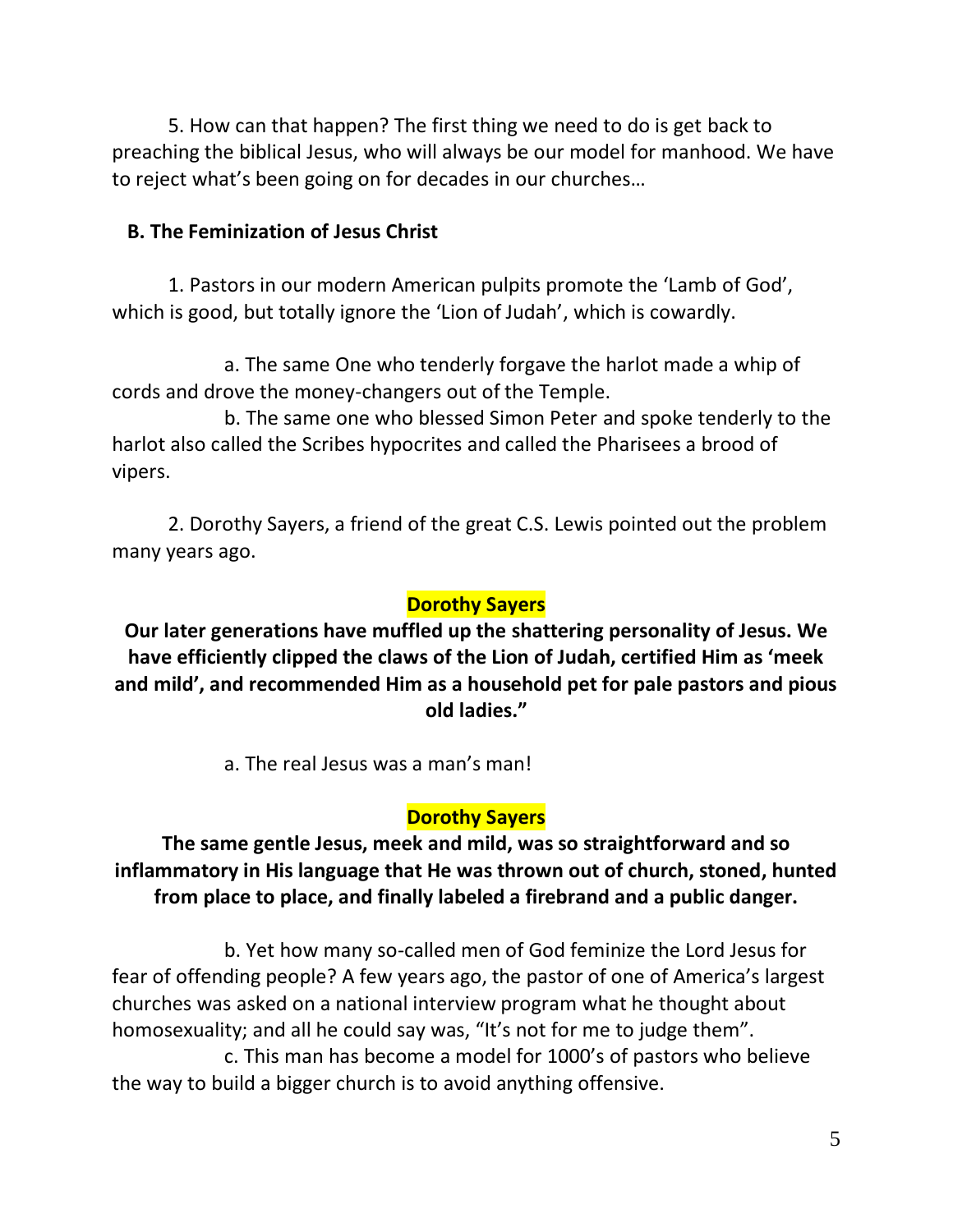**Dorothy Sayers, "Letters to a Diminished Church" "If all men are offended by Christ, let them be offended. We do Jesus little honor by watering down His personality until it wouldn't offend a fly. Surely it is not the business of men to adapt Christ to men, but to adapt men to Christ."**

3. Jesus Christ is the ultimate male role model. But I'm thinking of another man tonight. A man that God sent ahead to prepare for the ministry of Jesus; a man Jesus Christ Himself said was the greatest in the Kingdom up until then; I'm thinking of John the Baptist….

## **II. The Model for Manhood**

## **A. John the Baptist**

1. In Matthew 11, John had been arrested and throne into prison. Why?

#### **Matthew 14:3-4 The Message Bible**

# **Herod had arrested John, put him in chains, and sent him to prison to placate Herodias, his brother Philip's wife. John had provoked Herod by naming his relationship with Herodias "adultery."**

a. So much for not being involved in politics! Here's a model for how manly men have the courage to call out sinful political leaders like Herod.

2. Jesus went on to say this about John:

#### **Matthew 11:7-8**

**As they departed, Jesus began to say to the multitudes concerning John: "What did you go out into the wilderness to see? A reed shaken by the wind? But what did you go out to see? A man clothed in soft garments? Indeed, those who wear soft clothing are in kings' houses.** 

a. Jesus says John was not a 'reed shaken by the wind'!

3. Jesus says John was not a man 'clothed in soft garments'. There is a hidden message here.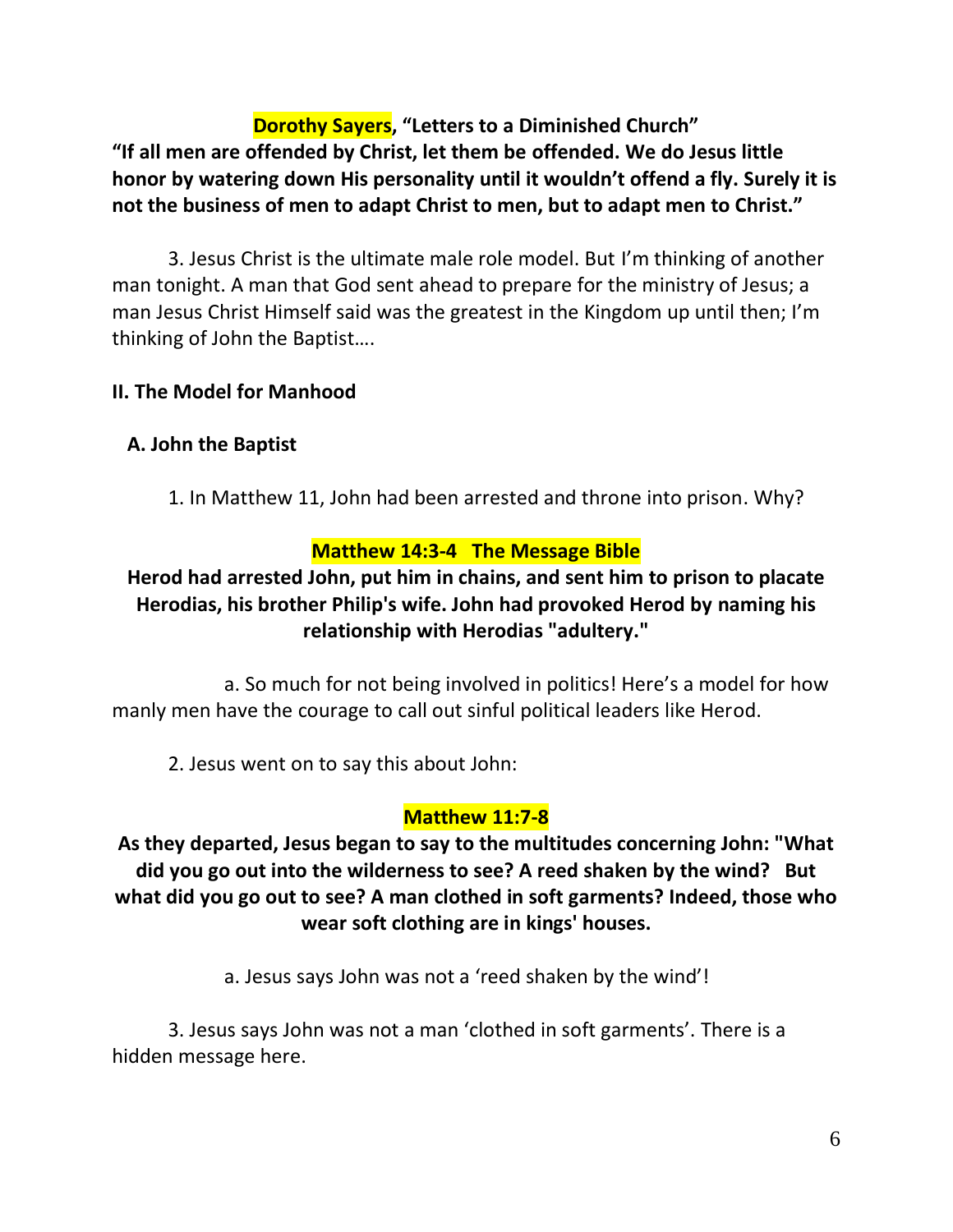a. The word 'soft', in Greek, means 'effeminate'!

## **'soft'**

**Metaphorically, in a bad sense: effeminate, or of a catamite, a male who submits his body to unnatural lewdness. Thayer's Greek Lexicon**

## **Albert Barnes**

**The kind of clothing here denoted was the light, thin clothing worn by effeminate persons. Christ asks them whether they were attracted by anything like that. This kind of clothing was an emblem of riches, splendor, effeminacy, feebleness of character. But He says that John was a man of a different stampcoarse in his exterior, qualified to be the forerunner of the suffering Messiah.** 

4. Jesus calls John a 'man's man'; no chocolate soldier here! Jesus juxtaposes John against those dressed in 'effeminate' clothing.

5. The message for our day is simple: the feminization of the church and of Christ Himself explains the rise of the LGBT community in America.

a. When the Church loses the spirit of the warrior and the doctrine of biblical manhood, the culture becomes confused.

## **Tristan Emmanuel**

## **Ironically, with the death of genuine masculinity, an increasing number of young men are seeking to reclaim their manhood in homosexuality.**

6. This explains what we see happening everywhere today. The feminization of the Church has led to…

#### **B. The Feminization of the Culture**

1. We see this in the rise of the militant homosexual agenda.

#### **StandingForFreedom.Com**

**When the battle about gay marriage began, Christians were told that gays only wanted equality and the right to marry the person they love just like**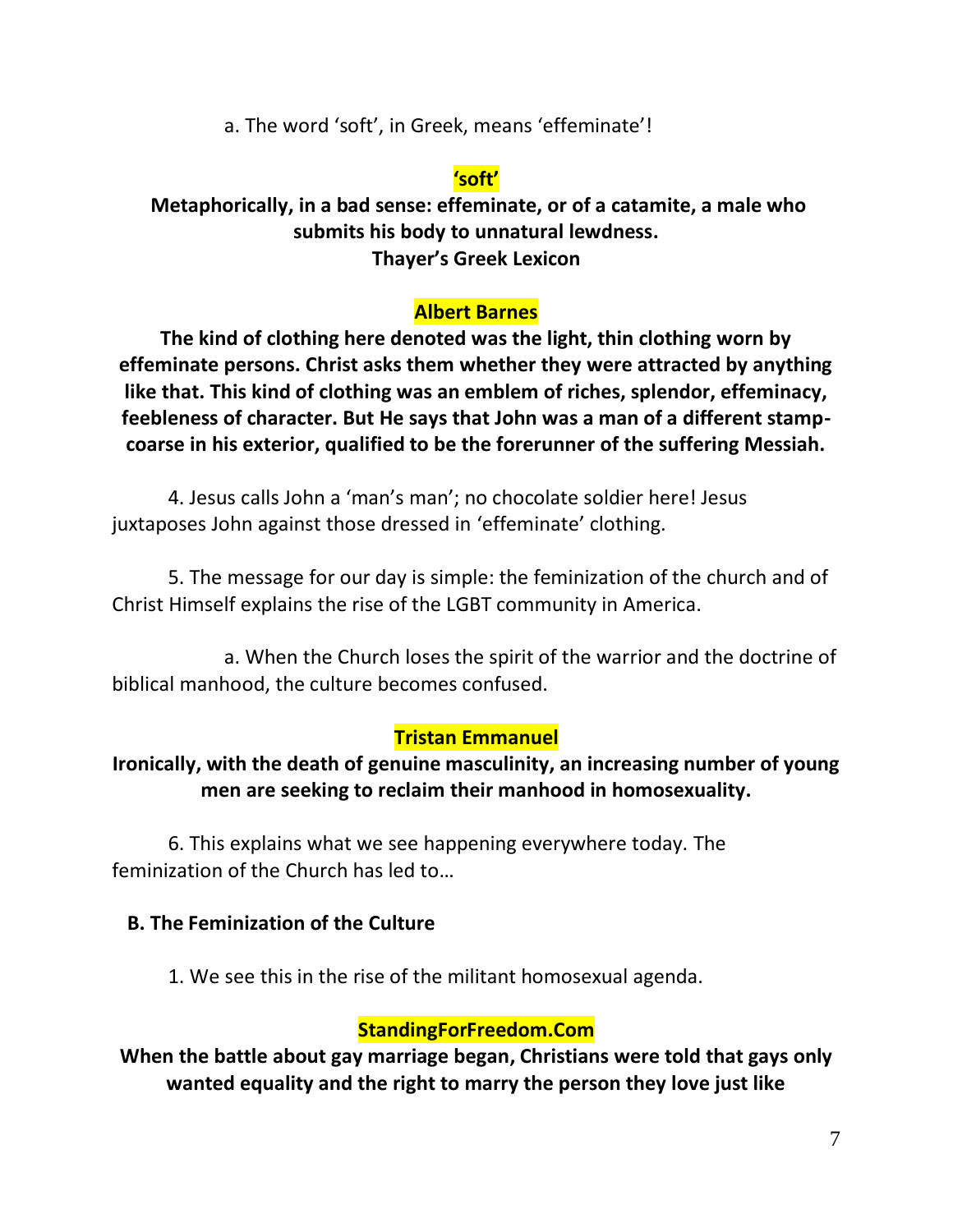**heterosexual couples. Of course, their agenda did not stop there, as a militant LGBT lobby has marched on, quickly conquering corporate America and fighting intently for the hearts and minds of America's youth.**

a. Notice the words here: what began as an appeal for rights has now become a 'militant LGBT' army 'fighting for the hearts and minds of America's youth'.

2. The enemy army is out of the closet and on the battlefield! Did you miss this?

**The San Francisco Gay Men's Chorus removed a music video from their public YouTube channel titled "A Message From the Gay Community," in which the group sings "we're coming for your children."**

**Lyrics**

**"You think we're sinful, you fight against our right, you say we all lead lives you can't respect. But you're just frightened, you think that we'll corrupt your kids if our agenda goes unchecked. Funny, just this once, you're correct."**

**"We'll convert your children, happens bit by bit,**

**quietly and subtlety and you will barely notice it. You can keep them from disco, warn about San Francisco, make 'em wear pleated pants, we don't care.**

**We'll convert your children… we'll make them tolerant and fair.**

**Just like you worried, they'll change their group of friends, you won't approve of where they go at night. And you'll be disgusted when they start learning things online that you kept far from their sight.**

**We'll convert your children – Yes we will!**

**Reaching one and all, there's really no escaping it… Cause we're coming for your children.**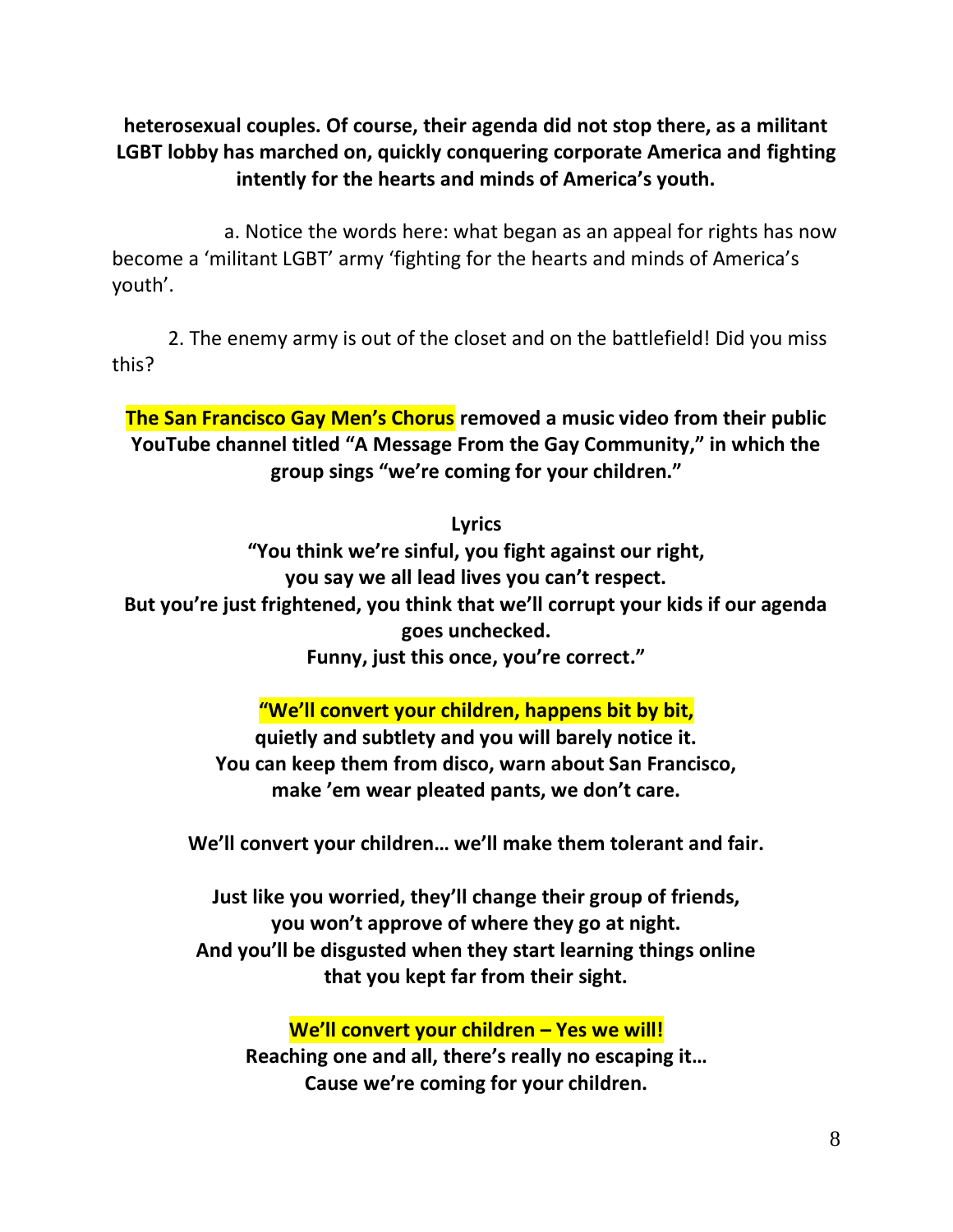#### **The gay agenda is coming home. The gay agenda is here.**

a. These threats make a real man's blood boil. But you have to hand it to them…they're on the battlefield and making headway.

3. In case you've had your head in the sand, here's some ground they've already gained:

a. We now have a transexual Muppet.

#### **Muppet Makeover**

**In the latest episode of Disney Junior's "Muppet Babies", the beloved Gonzo appears in a dress and announces that he has a new name – "Gonzo-rella".**

b. This is how the gay agenda seeks to normalize transsexualism in the minds of our children. Consider these things:

- **Last year, Nickelodeon launched its "Trans Youth Acting Challenge", which encouraged transgender youth to send in their audition tapes**
- **Disney will reboot its show "The Proud Family" to center around two gay dads and their adopted daughter who is a racial activist**

#### **StandingForFreedom.com**

**A new report shows that the number of homosexual and transgender characters in children's programming is growing, with at least 259 characters now identifying as LGBT in animated shows.**

c. Here's a stunner. Even our superheroes are going gay.

## **DC Comics**

**In the latest DC comic book, Robin, Batman's sidekick, comes out of the closet as a homosexual.**

Comic book executive Andrew Wheeler promises that this is the first of many.

**Andrew Wheeler**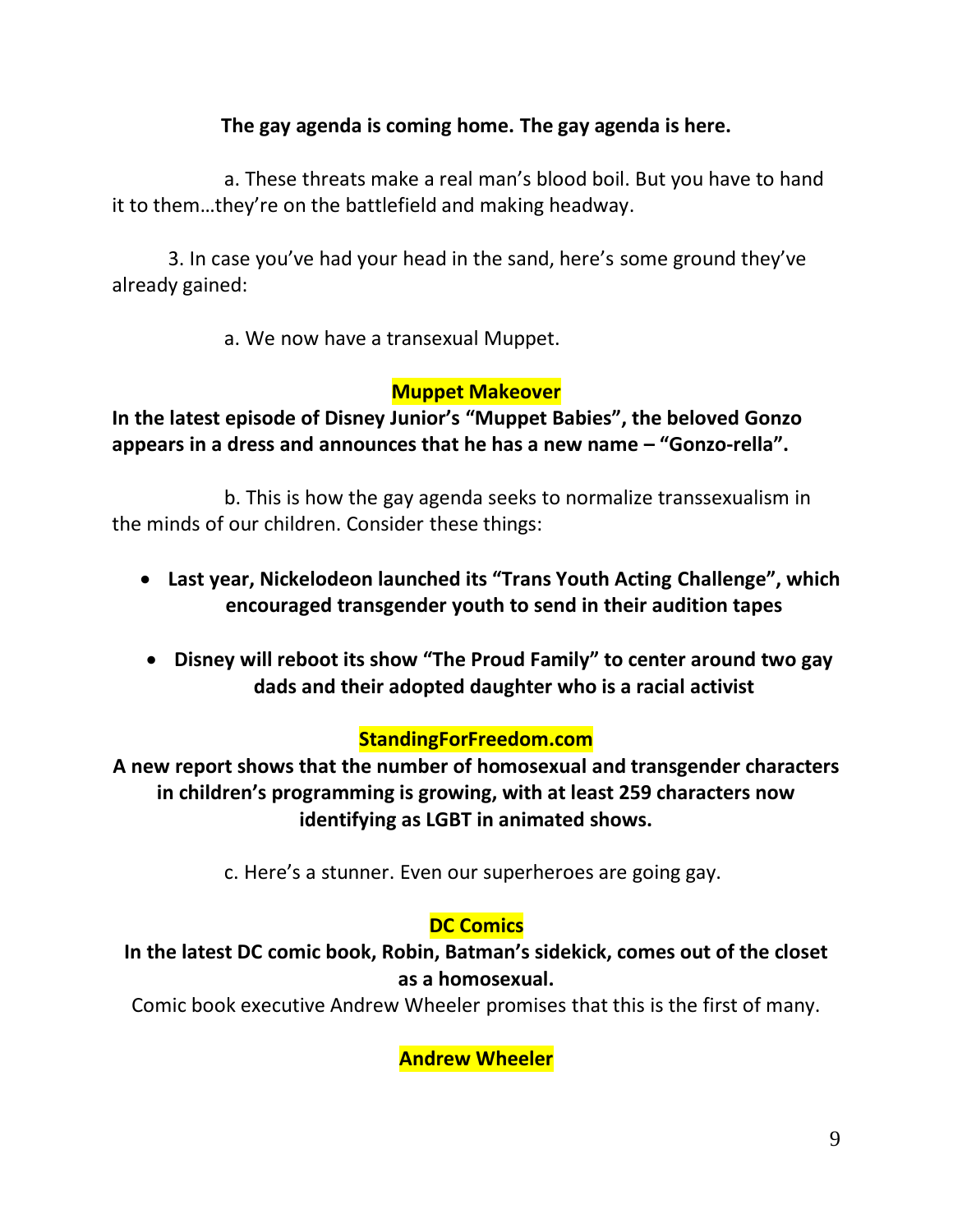**"We need to get from 'some' LGBTQ superheroes to 'enough'. And really, we'll know we've achieved success when Captain America can have a boyfriend, and Wonder Woman can have a girlfriend. Queer representation in superhero comics is what success looks like."**

4. I agree, it is a 'queer' day when a culture can't tell the difference between a male and a female and call it science!

# **Dr. Richard Budgett**

## **International Olympic Committee Medical and Science Director "The science is settled. Everyone agrees that transgender women are women; it's just a matter about eligibility for sports."**

5. How have things gotten this far out of hand? Too many chocolate soldiers; not enough warriors.

#### **III. Close**

#### **A. Summary**

1. The feminization of the church has led to a feminization of the culture.

2. The feminization of the culture has opened the door to a militant gay agenda.

3. The cure for the culture is for the church to recover the concepts of biblical manhood and a warrior spirit that takes back the battlefield. Chocolate soldiers won't be of any use.

4. We must speak the Word of God to the homosexual:

# **Leviticus 18:22-23**

**You shall not lie with a male as with a woman. It is an abomination. Nor shall you mate with any animal, to defile yourself with it. Nor shall any woman stand before an animal to mate with it. It is perversion.** 

5. We must speak the Word of God to the transgender and cross-dresser.

#### **Deuteronomy 22:5 NLT**

**A woman must not put on men's clothing, and a man must not wear women's clothing. Anyone who does this is detestable in the sight of the Lord your God.**